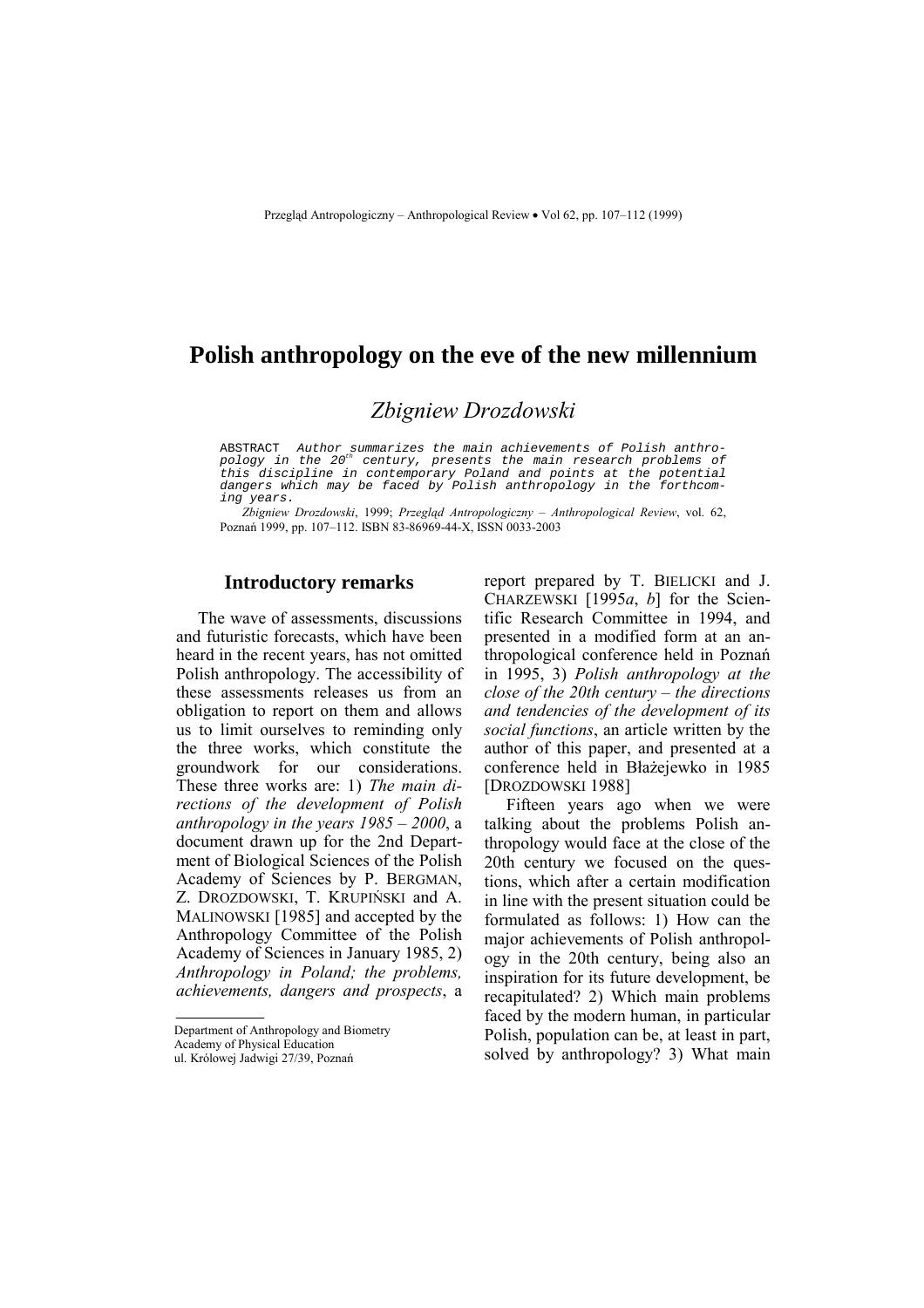scientific problems are studied by the contemporary Polish anthropology?

4) What potential dangers will anthropology in Poland have to face in the approaching years? 5) What shape of the discipline is to be expected on the turn of the present millennium?

## **Polish anthropology in the 20th century**

I think, that I will not commit oversimplification, if I sum up the main achievements of Polish anthropology in the ending century in the following way [BIELICKI *et al*. 1989; DROZDOWSKI 1995; MALINOWSKI & WOLAŃSKI 1986]:

1) Construction of the discipline's system of links with almost all universities, including the education of specialists on the academic level, as well as formation of its corporate shape manifesting itself in the establishment of the anthropological association, of organisational structures in the Polish Academy of Sciences (including its own scientific centre), of a system of scientific periodicals, in introducing its representatives to international institutions engaging in the study of man.

2) Outlining and working out the original research problems, expressed in the original studies, often with the characteristics of scientific schools such as a) the Polish School of Anthropology of Jan Czekanowski, b) the Warsaw Comparative-anatomic School of Edward Loth, c) Evolutional and Comparative Biology initiated in the Poznań environment by Adam Wrzosek and Michał Ćwirko-Godycki, d) sports anthropology created by Jan Mydlarski and Karol Stojanowski, resulting today in the original research on bio-social conditions and effects of

human motor activity, e) Initiating the research on biological manifestations of social stratification and secular changes in their conditions, which allows us today to refer to the Polish School of Social Anthropology rooted deeply in the history of the discipline, f) Expanding the scope of "anthropology of skeletal" populations" (extinct populations biology), concerning also the issues of paleopathology inspired by Adam Wrzosek and developed by Tadeusz Dzierżykray-Rogalski.

3) Organisation of extensive, complex anthropometric research, which as early as in the inter-war period placed Poland among countries most thoroughly, researched from the anthropological point of view.

4) Saving the discipline from planned reduction at the beginning of the 1950s, and from excessive involvement in discussions going on in those times, and wise use of the premises of its further development.

# **Biosocial changes as a subject of anthropological research**

Among the most important in this field the following changes can be mentioned.

1) Economic and social transformation of Poland causing: a) growing social stratification, entailing a considerable pauperisation of large groups of society, expansion of poverty zone with all of the bio-social results of this process, b) collapse or serious danger of collapse of vast areas of the economy leading to the growth of the number of the unemployed or people working for a minimum wage, c) departure from the idea of welfare state, which in the free-market economy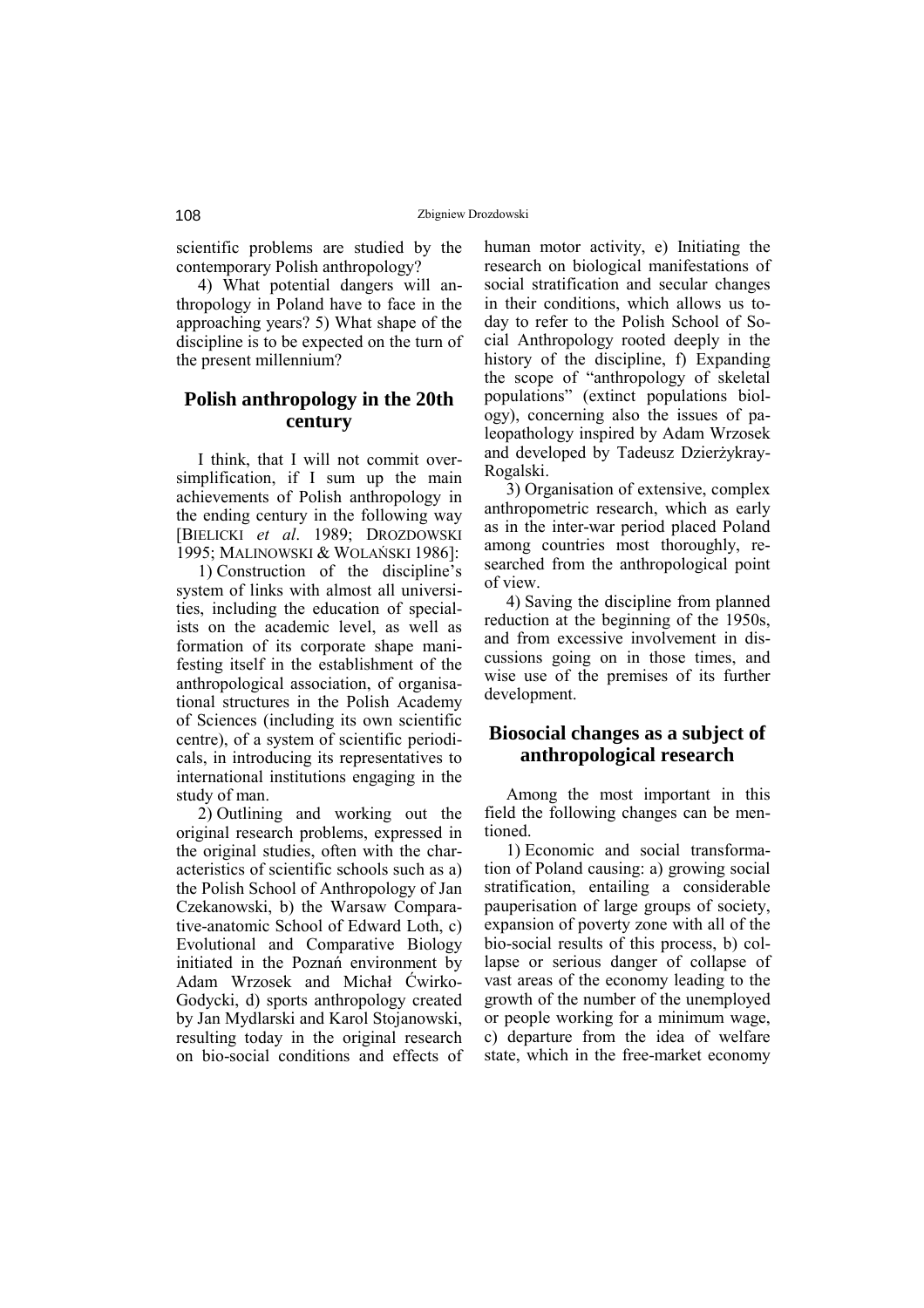assumes the shape of aggressive 19th century capitalism, d) decline of certain social groups which are being replaced by new ones with a different manner of work and different life-style.

2) Economic transformations also lead to changes in the sphere of ecology, with still continuing degradation of the natural environment and only rare cases of its reconstruction.

3) In the long perspective of the cycle of demographic changes the birth-rate in Poland is decreasing, resulting in the lack of simple replaceability of generations in some regions; Poland is slowly moving towards the group of ageing populations with all of the bio-social consequences of this fact.

4) The state of health of the population of Poland continues to be poor  $-\frac{1}{2}$ with a high percentage of diseases constituting global threats.

5) The character of work is changing in the majority of occupational groups; forms of management characteristic of post-industrial economy are gaining on importance. They additionally increase the pressure on the human nervous system provoking barely known biosocial effects.

6) The mobility of the Polish population is growing both in the sense of domestic movement as well as the migrations abroad. Similarly, we observe a greater influx of groups of people from other countries into Poland. I think, that the changes taking place in more distant conflict zones will also have some influence on the overall situation.

#### **Main research problems**

The main research problems of the present-day Polish anthropology could be summarised as follows:

1) In the field of ontogenetic research the complex works documenting the changes taking place in the Polish population as a result of economic-social and ecological transformations continue. These studies are spreading beyond the phase of progressive development, dealing more and more often with the senility phase and assuming a longitudinal character in conjunction with the science of physical education. It is also worth noting that there have been attempts at formulating a general theory of ontogenetic development.

2) Polish research in the field of social anthropology have referred to the above-mentioned studies, and according to some scientists have derived from them in a significant way expanding the research of biological effects, mainly of social stratification and secular changes taking place in the situation of the occurrence of different social strata and occupational groups.

3) In the sports anthropology the works on bio-social conditions and results of directed increased and disturbed motor activity, including also occupational activity, which becomes a subject of research for physical education sciences have developed to a considerable degree. Recent years have also brought significant results in the research of human motor activity evolution.

4) Also the research of the "anthropology of skeletal populations" is experiencing a renaissance in Poland, forming the premises for the identification of biological and demographic structures of different ancient populations, diseases they suffered from (paleopathology), as well as the results of ethnic changes that were taking place in the past.

5) In the field of theoretical anthro-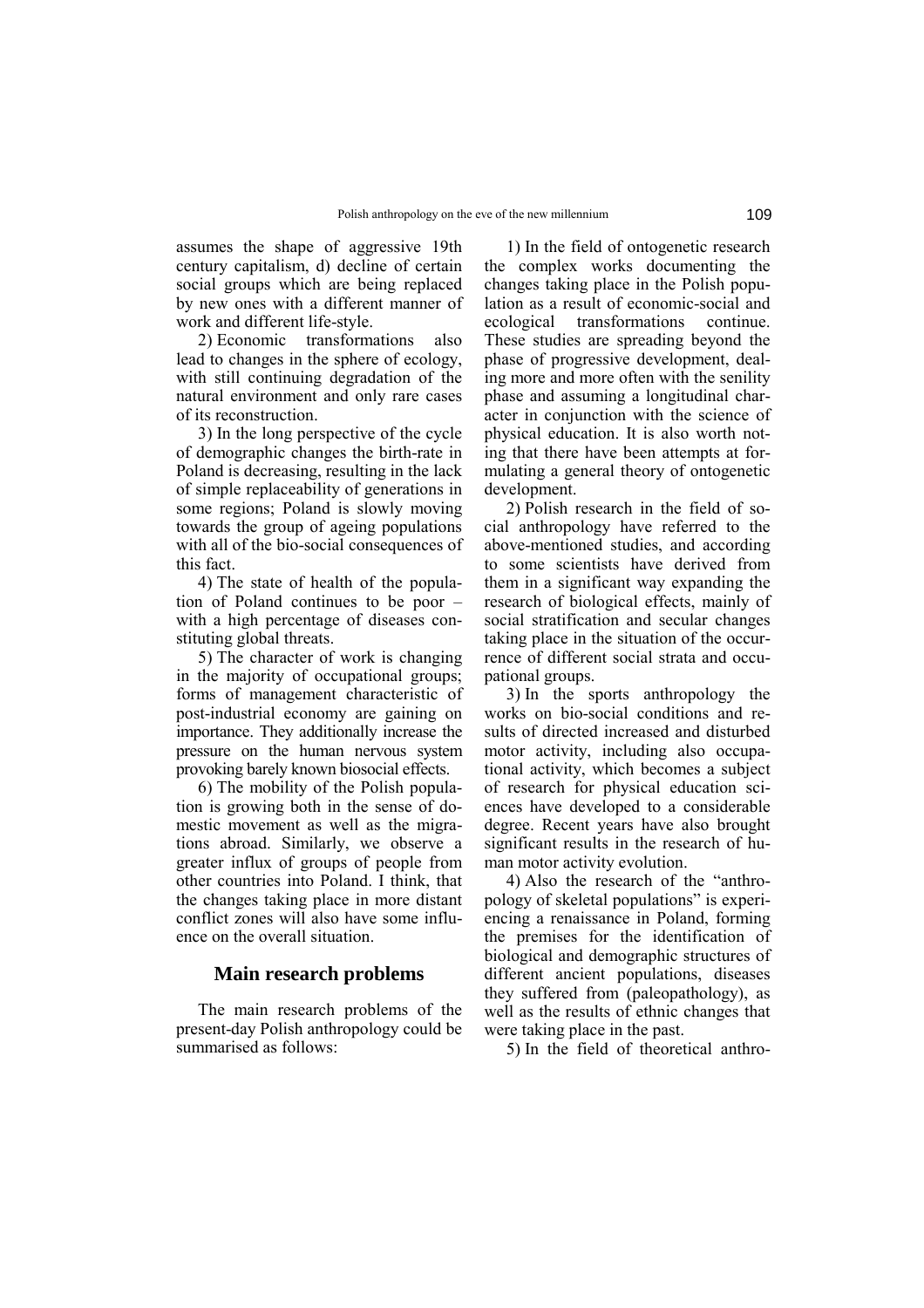pology dealing with "the anthropological theory of man" [BIELICKI  $&$  CHARZEW-SKI 1995*b*] the research is focusing on the issues raised at the seminar entitled "The species characteristics of man".

6) Polish anthropology is also credited with inspiring and developing studies on the structure of human motor activity; these studies have became the basic field of investigation for the science of physical education [CHARZEWSKI 1997, *Społeczne kontrasty...* 1998].

7) Anthropology's account has been also enriched with chronobiological research, which have been flourishing in the recent years.

8) Another important domain investigated by Polish anthropologists is human ecology  $-$  the studies in this field have been conducted both in Poland and in<br>non-European populations attractive non-European populations attractive from the scientific point of view.

The above-mentioned list does not include all of the actual fields of our activity. Perhaps the choice presented resulted in an oversimplification. Yet, all selection tends to be based on generalisation and is subjective by nature.

## **What potential dangers may be faced by Polish anthropology?**

These could be summarised as follows [DROZDOWSKI & DZIERŻYKRAY-ROGAL-SKI 1982; DROZDOWSKI 1996, 1998].

1) The traditional fields of anthropological research are becoming a ground of increasing penetration by other disciplines of science. Initially they are merely suppliers of research techniques and methods, and documentary materials for these disciplines, finally to become appropriated.

 $2)$  Opposite processes are very rare  $-$ 

we do not enter new fields, or we play only a secondary role in their penetration. I do share the opinion of T. Bielicki and J. Charzewski that our activity is losing dynamism, which may lead to the marginalisation of the discipline. We often fail to present our issues in an attractive and interesting manner.

3) We will face problems related to the turnover in the generations of anthropologists. The anthropologists educated at the turn of the 1940s are approaching the end of their academic activity, while the next generations  $-$  although fairly well prepared to fulfil their tasks  $-$  are only now entering their academic maturity. Furthermore, the fact that a large group of researchers has left our discipline to work in other fields of science has been undoubtedly of great significance for its present shape.

4) The process of building and assimilating new research techniques is too slow.

5) In the present situation academic level schools are still science's main working ground. This is also true of anthropology. In the course of program transformations its scope of study becomes a mere supplement to the new package of information related to other disciplines, which is quickly losing its touch with anthropology. At the same time, facultative lectures on anthropological issues are very popular among students and attract also people studying subjects other than biology.

## **What shape of Polish anthropology is to be expected?**

Disciplines of science tend to change over long periods of time, and revolutions in this area tend to have deplorable effects. The changes that will be taking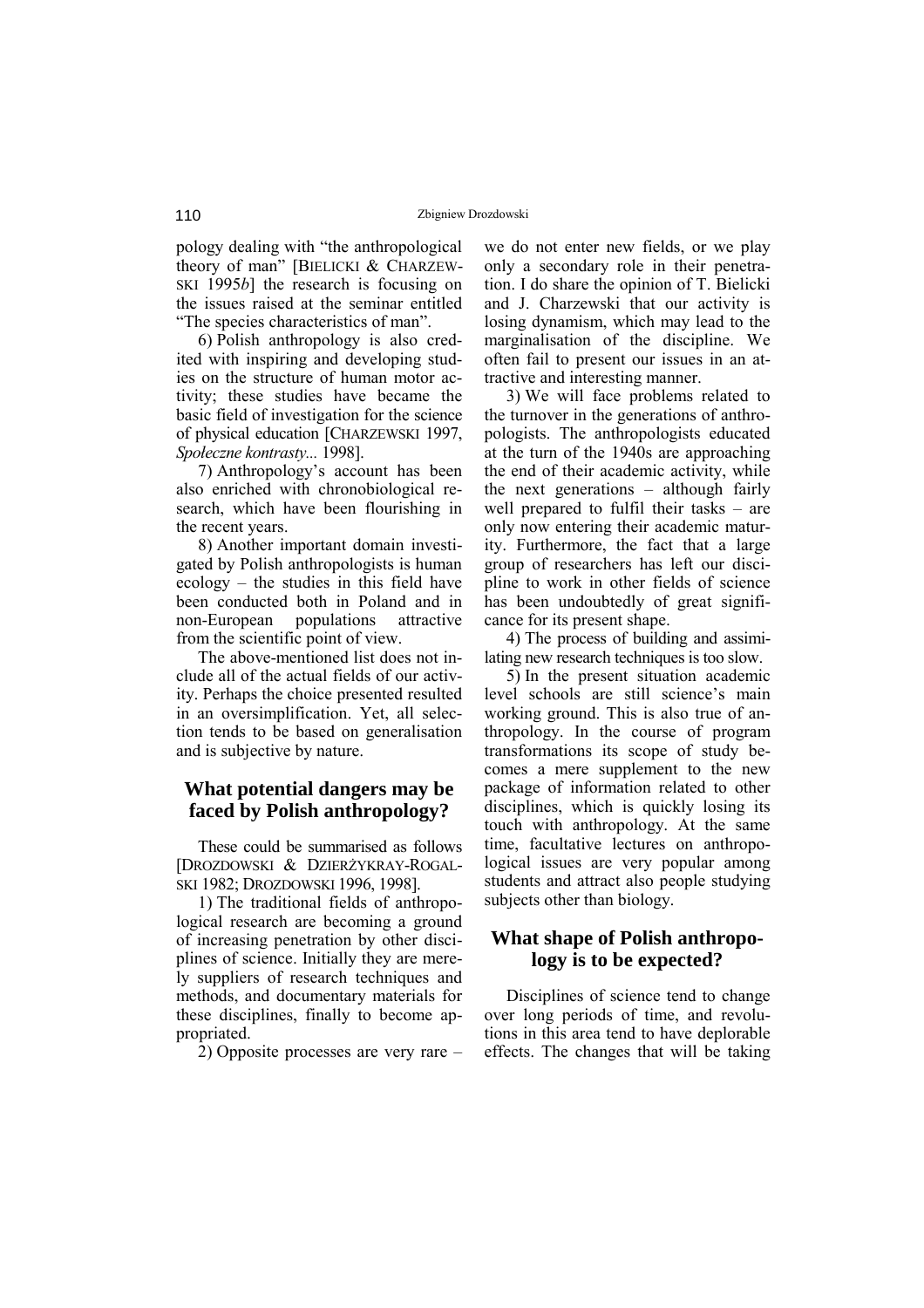place in the Polish anthropology in the forthcoming years will to a certain degree stem from the present state of this discipline. In my opinion, anthropology in the following years may develop in the following way.

1) A classical definition of anthropology stating that it is "a science studying man as the biological basis of social occurrences as well as their social results" adequately explains the profile of the discipline presently situated somewhere between biological and social sciences. One should expect the development of co-operation of anthropology with the following disciplines: a) physical sci $e$  in particular with sciences dealing with transformations of the abiotic environment, b) biological disciplines dealing with genetics, ecology, developmental and comparative biology, c) social sciences  $-$  especially with sociology, demography, economy. Thus, anthropology should become a part of a more complex picture.

2) Such understanding of the discipline entails a necessity to reshape its scope of research to cover new interesting areas such as: a) Biological (biosocial) results of economic, social and political changes taking place in Poland and marking a biological trace on the condition of various social groups and regional populations, b) effects of changes occurring in the natural environment (both abiotic and biological) on individuals and populations, c) biological and social results of changes in the occupational activity of man, d) biological characteristics of ancient, or perhaps, in broader terms, extinct, human populations, e) research of bio-social conditions and results of ethnic changes taking place in various regions (mostly outside Poland).

3) The system of research techniques and methods should be expanded and developed in line with the requirements of particular research tasks, and a wider use should be made of the techniques offered by disciplines close to anthropology. Anthropological education system also needs reshaping. Extension of the supplementary studies that would attract also specialists from adjacent disciplines should be seriously taken into consideration. To this end representatives of cooperating disciplines could meet at regular working meetings.

#### **Conclusions**

To conclude this paper we should ask ourselves a question: What is the inventory of Polish anthropology at the brink of the 21st century? Here we have to mention the following assets: 1) a growing number of young, active anthropologists, well prepared to fulfil their tasks, 2) attractive scope of study (biological results of social stratification, research on changes of human population, biological characteristics of skeletal populations, bio-social conditions and results of work, biological conditions and results of ethnic changes) attractive not only for university students but also potentially interesting for the whole society, 3) experience, including also organisational experience, being an asset of a large group of still active anthropologists, useful in transforming and improving the discipline in line with the needs of the forthcoming years, 4) growing social interest in the changes taking place in the human  $-$  both regional and general  $$ populations, preparing the ground for the